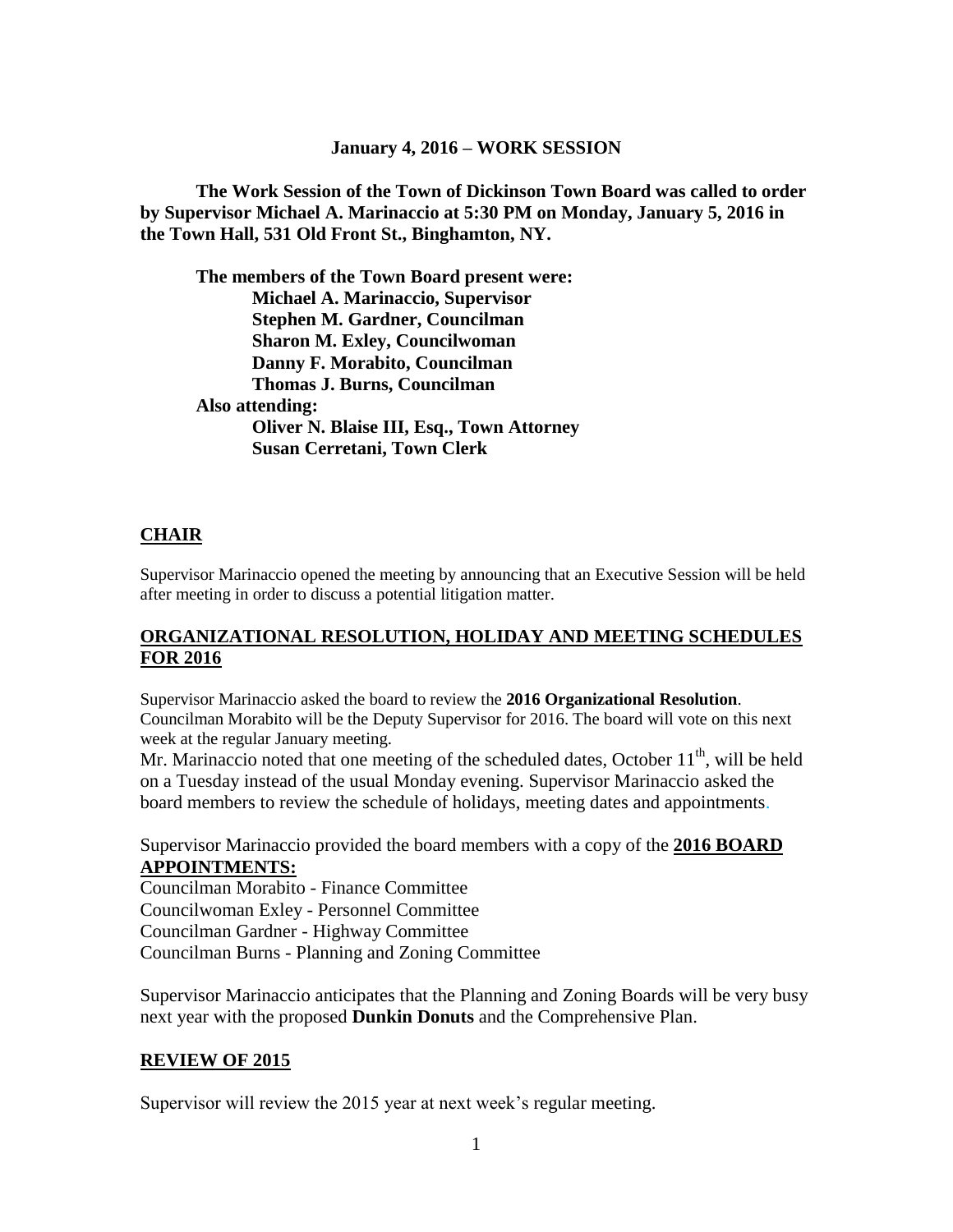# **AOTV**

Supervisor Marinaccio mentioned the next **AOTV** meeting tentative date is January 28<sup>th</sup>. The 2016 slate of officers will be sworn in at the January meeting at a location to be determined. The officers remain the same as last year with the exception of the secretary. The new **AOTV** secretary to be voted in is Julie Scott, Town Clerk, Town of Barker.

#### **2016 NEWSLETTER**

Supervisor Marinaccio reminded the board members and Town staff to start preparing articles for the annual newsletter.

### **DRAFT LEGISLATION HOTEL OCCUPANCY TAX**

Supervisor Marinaccio mentioned that there was a recent article in the newspaper regarding the **Hotel Occupancy Tax**. Governor Andrew Cuomo vetoed a series of Bills that would have allowed 13 Westchester municipalities to impose a 3 percent tax on hotel rooms on top of sales tax and county occupancy tax. Many towns and villages have been pushing for the right to impose a "bed tax" which would generate revenue for their budgets. Supervisor Marinaccio agrees with Governor Cuomo's decision that the **Hotel Occupancy Tax** should be made uniform for the entire state and not on a piecemeal town-by-town basis.

### **RAMP CLOSED OFF OF THE BRANDYWINE**

Supervisor Marinaccio received a message from a resident regarding the ramp closure off of the Brandywine Highway. Mr. Marinaccio contacted **NYSDOT** and was told that the ramp has been closed due to a pile of debris blocking the view of motorists.

### **LETTER MAILED TO TOWN RESIDENTS REGARDING PARKING**

Supervisor Marinaccio mentioned that a letter was mailed out to the town residents regarding parking on town streets in a hope that it might help with some parking issues and concerns.

### **JOINT SEWAGE TREATMENT PLANT**

Supervisor Marinaccio spoke about the anticipated large increases from the **Joint Sewage Treatment Plant**. Mr. Marinaccio stated that he sent out an all towns notice about what he has heard about the **Joint Sewage Treatment Plant** and is putting together a list of all of the supervisors of all of the towns that are using the system plus the Mayor of Binghamton and Johnson City.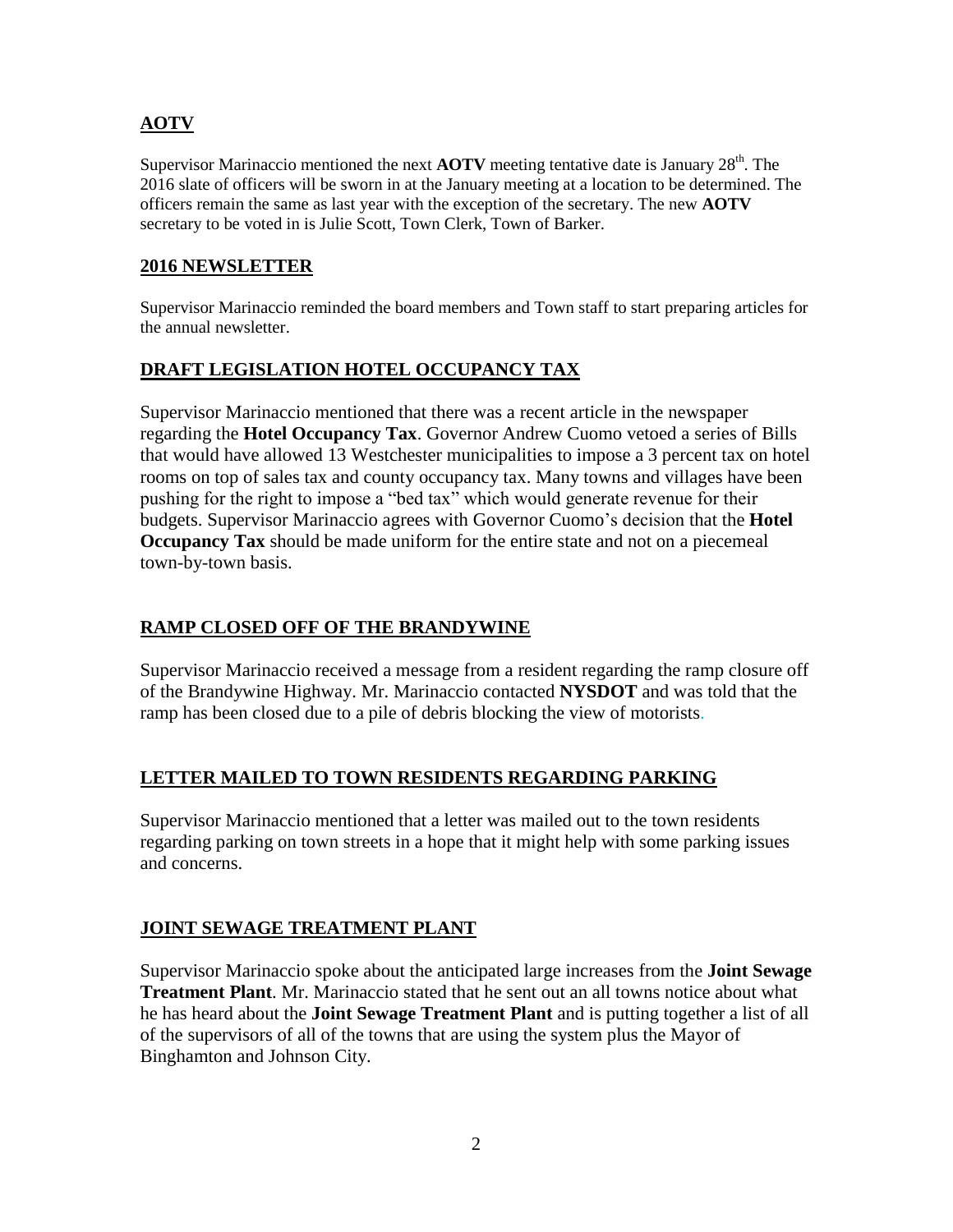### **PUBLIC HEARING**

At 5:44, the Public Hearing regarding the changes to water service local law was opened up for comments. Attorney Blaise detailed the proposed changes that would make the code consistent. If there is a break in the service from the main in the street service box at the curb, that is the Town's responsibility to fix. If there is a break at the service box at the curb to the meter, it is the resident's responsibility. The change also gives the Commissioner of Public Works the discretion of maintaining a list of plumbers who can tap the main. There were no questions or comments. The Public Hearing closed at 5:46 PM.

Attorney Blaise stated he anticipates that there will be no negative environmental impact, with which Mr. Kie agreed.

# **ATTORNEY**

### **2016 ORGANIZATIONAL RESOLUTION**

2016 Organizational Resolution will be voted on at next week's meeting.

# **RESOLUTION APPROVING CHANGE TO LOCAL LAW**

Resolution approving change to water service local law will take place at next week's meeting.

# **INSTALLATION OF STOP SIGNS**

Attorney Blaise and Public Works Commissioner Kie are scheduled to meet on Wednesday morning to discuss the placement and location of stop signs in Brandywine Heights. Once Attorney Blaise and Public Works Commissioner determine proper placement, a February or March Public Hearing will be scheduled for the proposed changes.

### .**SHARED SERVICES WITH DOT AND THE COUNTY**

Attorney Blaise is working to modify the shared services agreement with **DOT** to make it reciprocal with the town. Mr. Blaise will draft an agreement for next week's meeting. In the meantime, he asked town Clerk Susan Cerretani to research whether there is an existing shared services agreement with the County.

### **COMMITTEE REPORTS**

### **PUBLIC WORKS**

Nothing to report.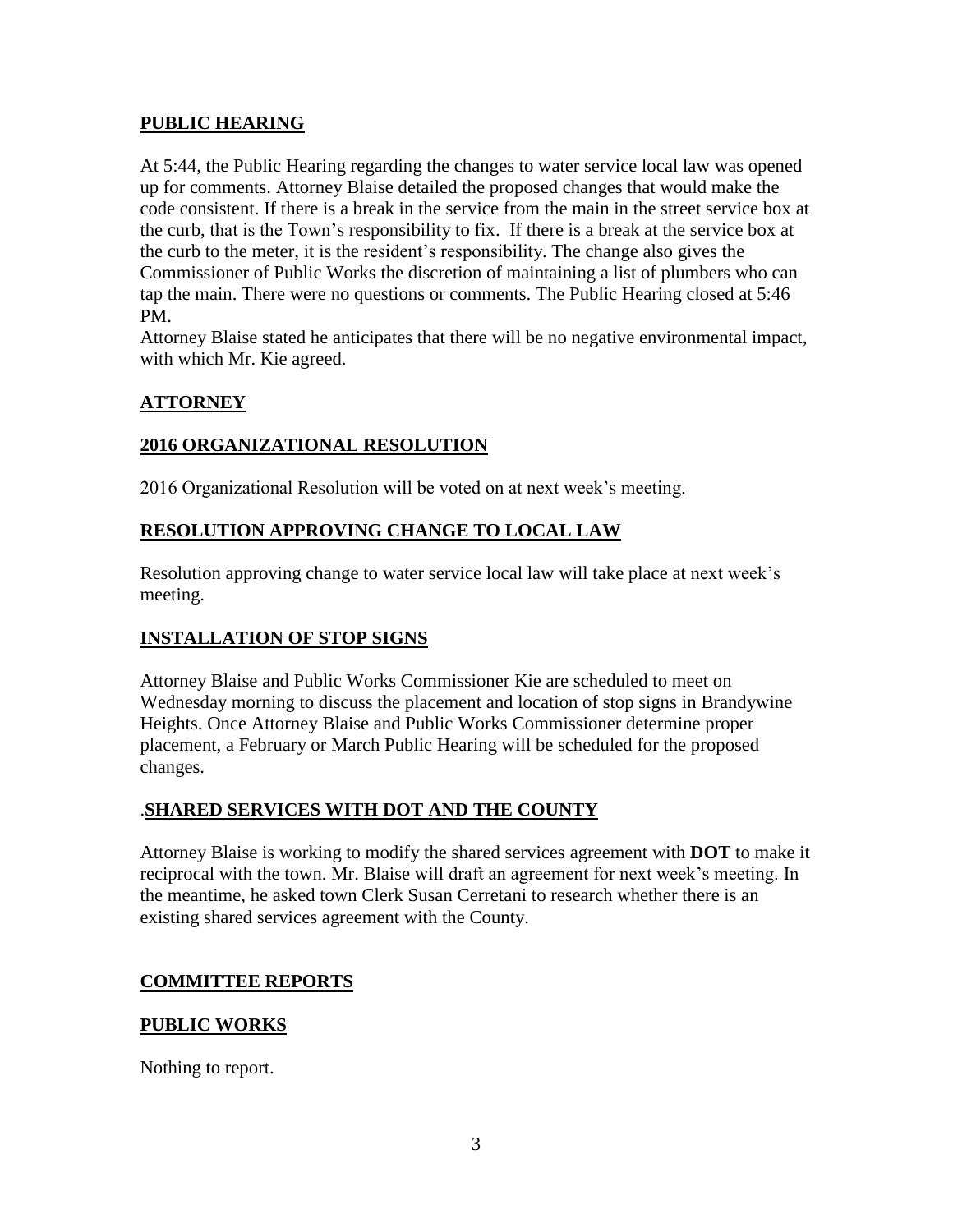# **PLANNING AND ZONING**

Nothing to report.

# **CODE ENFORCEMENT**

### **2015 CONSTRUCTION REPORT**

Code Enforcement Officer Rafferty submitted the 2015 construction data questionnaire and provided the board members with a copy by email.

### **DUNKIN DONUTS**

Supervisor Marinaccio mentioned that **DOT** has concerns about the **Dunkin Donuts** project and then asked Code Enforcement Officer Rafferty if there is a drive thru planned for the proposed **Dunkin Donuts**. Mr. Rafferty replied no there is not and the reason is probably because there is not enough room. Supervisor Marinaccio commented that he was surprised there is no drive thru planned because 60-70 percent of **Dunkin Donut's** business is drive thru.

Supervisor Marinaccio stated the **Broome County Planning Department** has no objections to the rezoning provided the traffic safety issues are resolved.

Code Enforcement Officer Rafferty stated that he advised Mr. Skrabalak that he and his attorney meet with **Keystone** and **DOT** and check on the progress of the surplus state plan.

Councilman Burns was surprised to learn that the vacant house and first house on the street are the only properties to be demolished to make way for the project.

### **BOCES**

Code Enforcement Rafferty will write a letter designating Atlantic Inland to do all inspections for the proposed construction of a Habitat for Humanities house.

Town of Dickinson has no electrical code. However, Code Enforcement Officer Rafferty tells residents that they have to have the work inspected by an authorized inspector.

### **THE AGENCY**

Code Enforcement Officer Rafferty has not heard back from Kevin McLaughlin of **The Agency** since his presentation and discussion regarding zoning issues for the proposed building on the **SUNY Broome** campus.